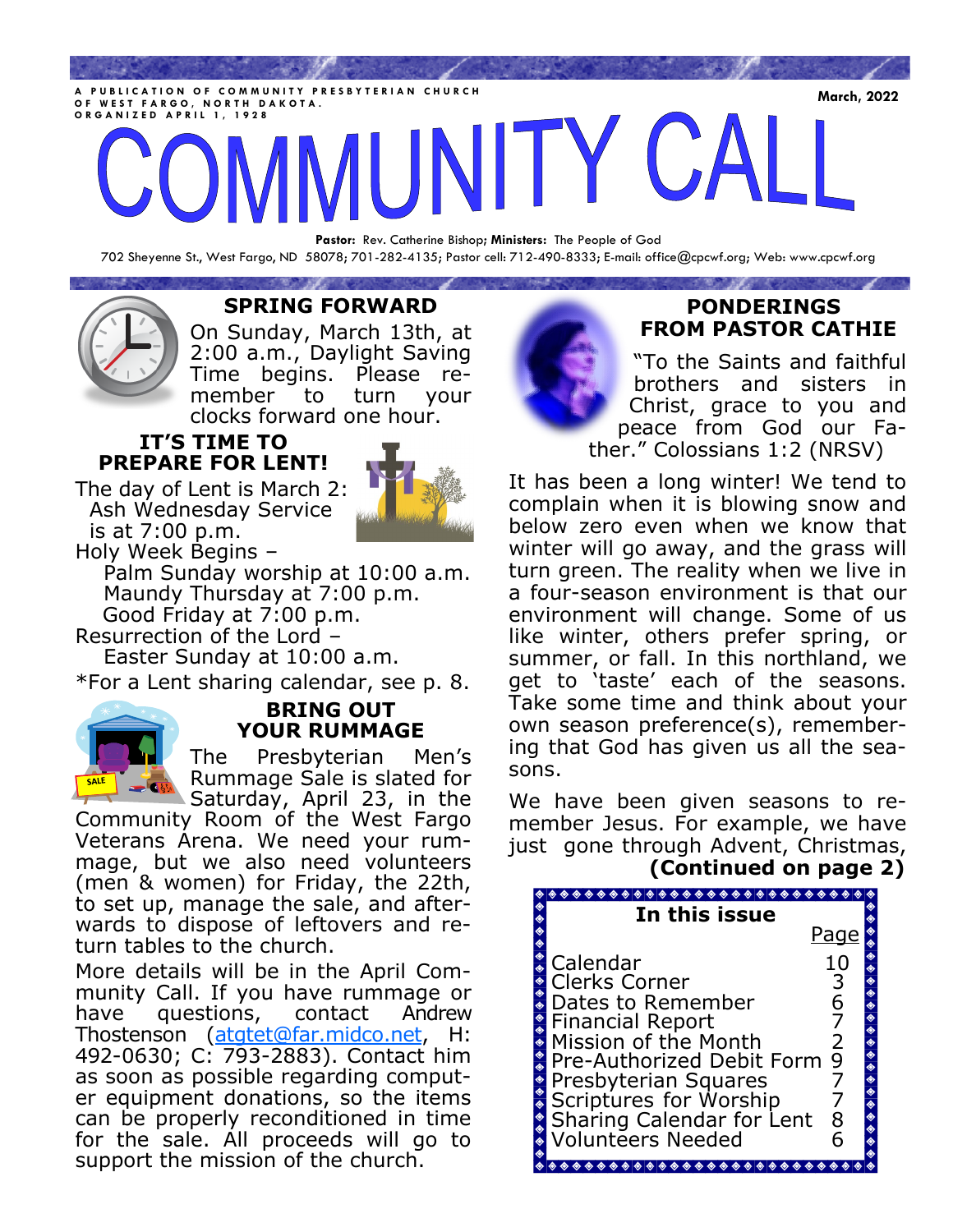Page 2

## **(Continued from page 1)**

Epiphany, and Transfiguration of the Lord. Most of that time for us has been winter.

In mid-March, it will be spring! In March this year you are invited to attend our Ash Wednesday service on March 2 at 7:00 p.m. It is the beginning of Lent, a season to reflect on our baptismal call and selfexamination. There are 40 days in the season of Lent plus 6 Sundays. Consider reading scriptures during the season of Lent. You can simply open your Bible, especially to the Gospels. During March we will focus on Luke. You can also find daily readings for Lent online.

As I was reviewing various resources to read for the season of Lent, I found several on the PCUSA website. One idea as you are reflecting on your own self-examination, is to ask yourself these questions. When was the last time you felt real thirst? What other thirsts leave your souls parched. Continue to look for ways to examine yourself.

During March I will be using a Lenten series called Character and Calling. It is a Lenten journey with Paul to discover the essentials of Christian character. As you prepare for the series, consider what you might TAKE UP rather than Give Up during this season.

- March 6 Lent 1. Belief is the foundation of Christian character.
- March 13 Lent 2. Character is formed by imitating the example of Christ.
- March 20 Lent 3. Character resists temptation and maintains purity.
- March 27 Lent 4. Through Christ we have peace with God and can be at peace with others.

Use your time wisely and make room for self-examination during Lent.

Grace and Peace, Pastor Cathie





The Mission Committee's March focus will be the Dor-

othy Day Food Pantry as part of Greater Minneapolis Council of Churches (GMCC) March food campaign.

> GMCC's Minnesota FoodShare began its work in 1982 as a campaign advanced by congregations to restock food shelves in the 7-county Twin Cities Metropolitan Area. The effort was so successful, and the need so evident, March Campaigns became a statewide initiative just one year later and is now in its 41st year.

Minnesota FoodShare March Campaign, the largest grassroots food and fund drive in the state, brings together organizations, businesses, faith communities, and individuals to help stock and support the capacity of nearly 300 food shelves.

To date, GMCC's Minnesota FoodShare has distributed over \$18.3 million dollars via the FoodFund. 100% of donations designated to Minnesota Foodshare during the March Campaign go into the FoodFund and are distributed to participating food shelves.

They envision a future where all Minnesotans have access to healthy food and no one struggles with food insecurity. This initiative directly addresses these issues. We invite you to join our efforts and advocate for long-term solutions to food insecurity in our communities.

For information on GMCC's mission work, go to :

[https://gmcc.org/march](https://gmcc.org/march-campaign/)-campaign/

For Dorothy Day Food Pantry information, go to:

[https://www.churches](https://www.churches-united.org/dorothy-day-food-pantry-moorhead)-united.org/ dorothy-day-food-pantry-[moorhead](https://www.churches-united.org/dorothy-day-food-pantry-moorhead)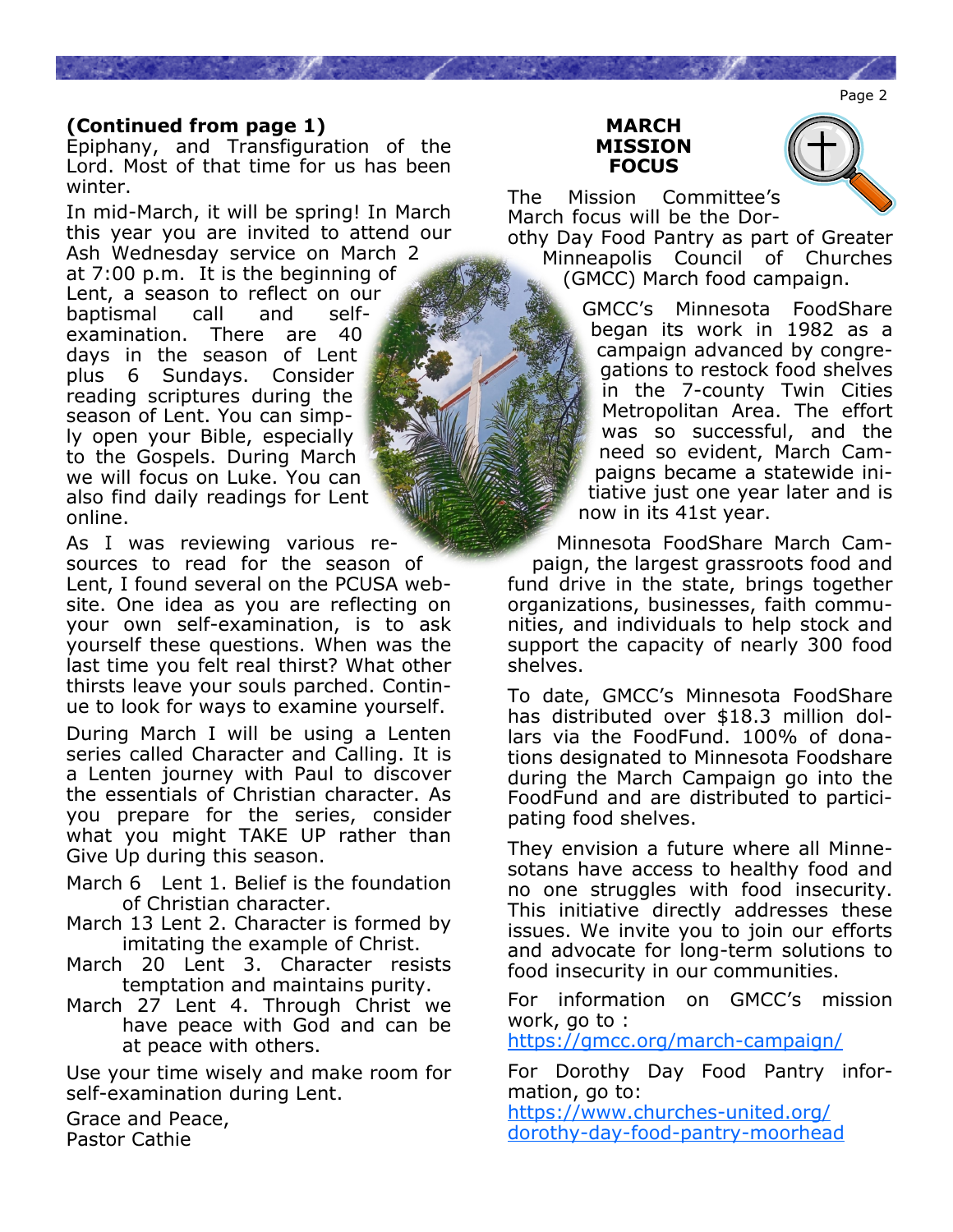#### **FEBRUARY CLERK'S CORNER**



The regular meeting of the Session was held on Wednes-

day, February 16, 2022 at 7:00 p.m in the narthex. Elders present were Melissa Engebretson, Kevin Galt, Adam Montgomery, Yvonne Hummel, Laurie Elhard, Carrie Leopold, Cheryl Montgomery, and Gayle Thostenson. Moderator - Cathie Bishop and Treasurer - Carolyn Meester were present. Bob Kozojed, was absent. Clerk of Session - Becky DeJong was absent.

The meeting was opened with devotions and prayer by Kevin Galt.

Consent Agenda:

- a. approval of the minutes of January 19, 2022
- b. next Session meeting Wednesday, March 16, 2022
- c. reinstated Lia Dobrinz per request
- d. Moderator's report –
- January 21, 2022 provided items for newsletter.
- January 23, 2022 preparation and sermon for worship.
- January 25-30, 2022 covid quarantine at home.
- January 28 return to work/5 days of mask wearing.
- Catch up for February worship preparation, including uploading for Sunday worship each week.
- February 3 Worship Committee meeting.
- February 6, 2022 prepped for worship service and communion.
- February 8, Boots Misheski and I visited two people, Jane Leben and Kay Munch. We also provided communion for each of them.
- February 9 Confirmation.
- February  $10$  met with young man from the High Rise across the street. He and his girlfriend attended worship on Sunday, February 13.
- February  $13$  worship with ordination/installation and moderated

Grandin's Annual Meeting.

- February  $15$  Provided worship for Touchmark at 4:30 p.m.
- February 16 Moderator for CPC Session. Session members will learn from Lee to set up processes for the new "Owl" prior to session. [Editor's note: this training is to be rescheduled due to an electrical outage at the time of the meeting.
- e. Clerk's report -
- i. 40 served communion on February 6, 2022.
- ii. Cheryl Montgomery was ordained as an Elder; Laurie Elhard and Gayle Thostenson were installed as Elders on February 13, 2022. Jenni Hummel was ordained as a Deacon, and Dixon Moorhead was installed as a Deacon on February 13, 2022.

Adam Montgomery made a motion to approve the consent agenda and agenda. Motion was seconded and carried.

The elders to help serve communion on March 6, 2022 will be Cheryl Montgomery, Kevin Galt, and Laurie Elhard or Gayle Thostenson.

The financial report was read, discussed and received.

Zoom meetings will no longer be used for the Sunday worship service, YouTube will be the option used.

Added to the Action List to report at the next meeting the comparisons for each option.

- Carrie Zoom
- Laurie Google Meets

Adam – TEAMS

Carrie Leopold made a motion to pay Andrew Thostenson for the Zoom subscription until another solution is provided. Motion was seconded and carried.

Carrie Questions:

- 1. Discussion on participation and ex pectation of those serving on Session.
- 2. How to add items to the meeting **(Continued on page 4)**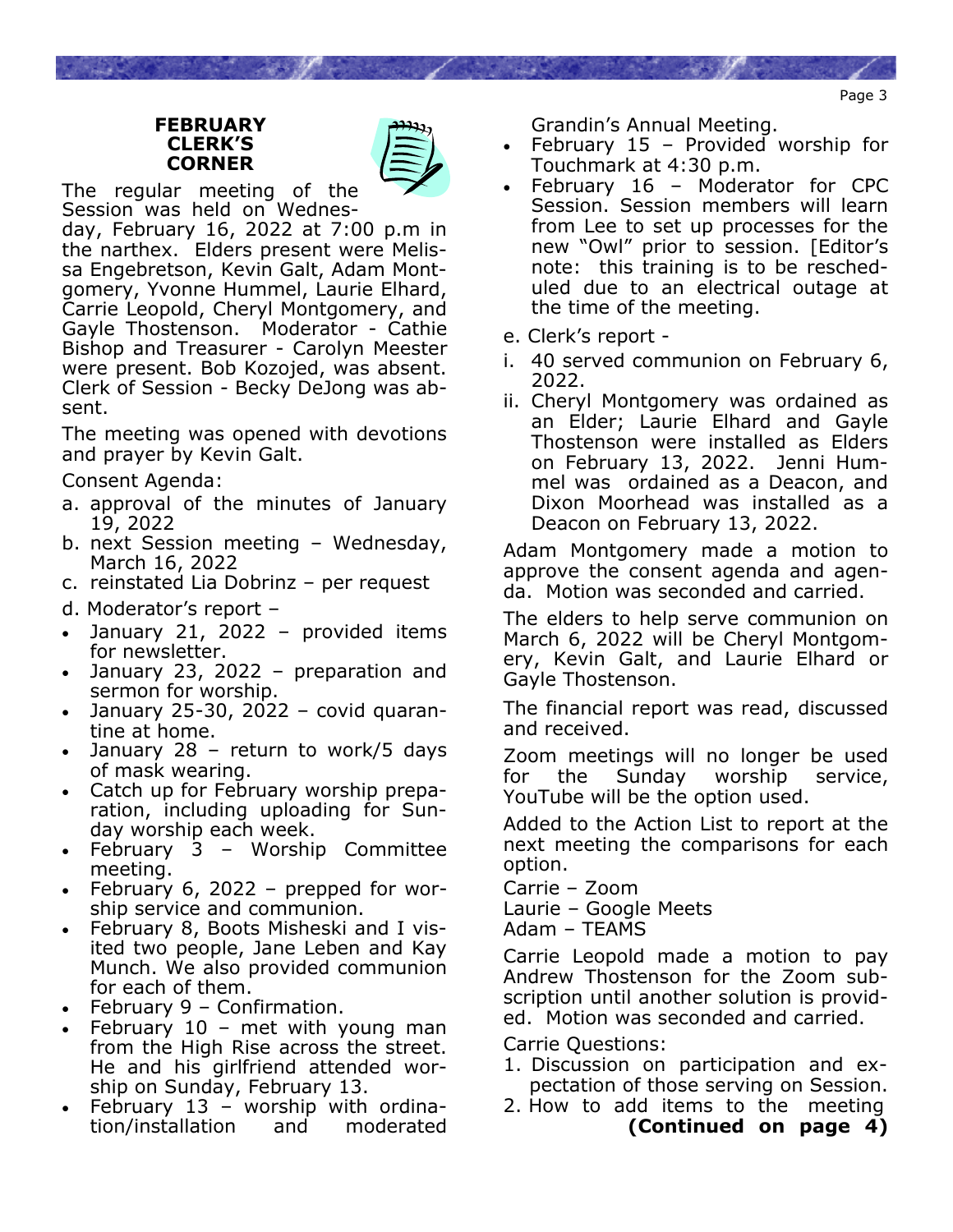### Page 4

# **(Continued from page 3)**

 agenda? Contact Pastor Cathie or Becky prior to the meeting if possi ble.

3. Would there be interest in a retreat for the Session group?

Request for baptism for Asher Montgomery, son of Reed and Brittney Montgomery on Sunday, May 15th.

Kevin Galt made a motion to accept the request. Motion was seconded and carried.

Discussion on parliamentary procedure. Sometimes it is used, and sometimes it is not. The order is Motion, Discussion, Vote. We need to honor and respect everyone's opinions.

#### Committee reports:

*Deacons*: The Deacons meeting focused on informing new Deacon, Jenni Hummel, of the tasks of Deacons inside and outside the church. Rides continue to be given to those who request them as needed. Two communion visits were made in February. – Gayle Thostenson

*Personnel*: Prior to the meeting, the committee was exploring non-traditional means of advertising for the open position of office administrator, including the use of social media. During the meeting, Cheryl Montgomery expressed interest in the position as a means to volunteer and utilize her financial and office experience to accommodate the church and its financial position. The committee happily accepted the offer, with a start date to be determined for March 2022.

*Stewardship*: QuickBooks update – we still feel that we will need to update our current version of QuickBooks, but we can wait until later this year. Perhaps a subscription-based version should be considered.

We are very concerned about the bookkeeper/secretary position not being filled yet, as there is no separation of duties (checks and balances) for our treasurer. At this time, she receives the bills, approves the bills, pays the bills, and balances the books. As far as de-



posits, she receives the deposits, makes the deposits at the bank, and balances all the books each month. In order to protect her, and our church, we recommend that an even greater effort be placed on finding a new employee as soon as possible, even if it means increasing the starting wages. This is an audit issue!

Discussion was held about the purpose of the Stewardship Committee, and what we can and should be doing to increase the need for and awareness of the need to increase tithing to the church. This will be an ongoing discussion, and we will reach out to others in the congregation for their ideas and guidance. The financial stability of our church is at stake; we need to increase giving if we want this church to continue to exist. – Yvonne Hummel [Editor's note: as with most reports in Clerk's Corner, Stewardship was submitted prior to the Session meeting.]

*Mission*: Dorothy Day Food Pantry – there is a food match for March.

One Great Hour of Sharing for April. – Carrie Leopold

*Worship*: What has gone well: peaceful atmosphere, music, banners

Challenges: finding volunteers

Ideas and thoughts on how to grow the church:

 $\Diamond$  More appealing - energetic – motivation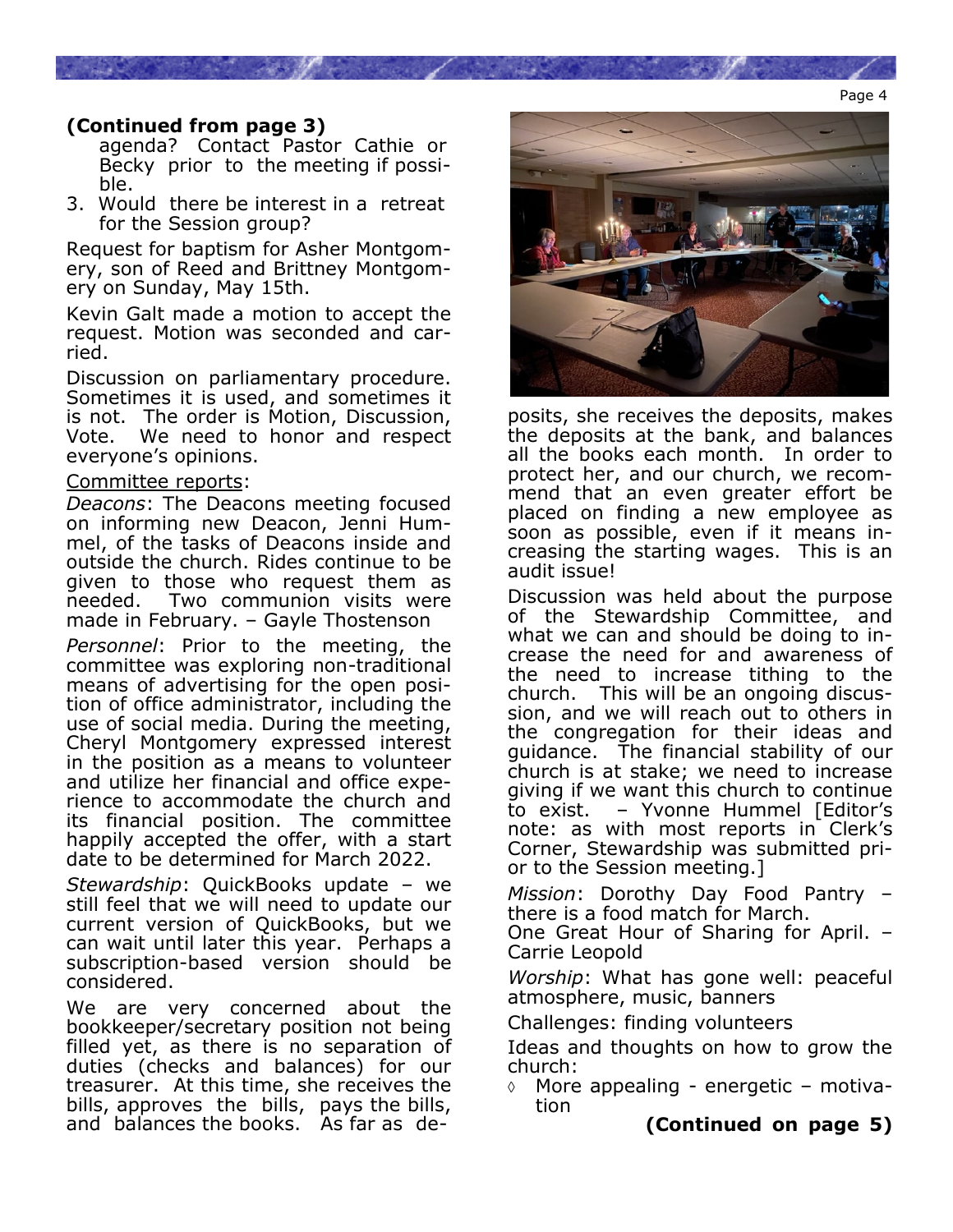# **(Continued from page 4)**

- $\lozenge$  Invite new people
- $\Diamond$  Need to keep Presbyterian Order of Worship
- Work on getting backups for worship spots
- Educate the leadership and congregation on what it means to be a welcoming church
- Develop discipleship within the church
- $\Diamond$  Survey of what people like and dislike so that we have a better understanding
- Work on building stronger bonds between the people who currently attend

What positions do we have to have to conduct worship: Ideally, all the following would be covered, however, the following list is in priority order.

- 1) Preacher (must have) 1 person
- 2) Sound/Video Board 1 person
	- a) Suggestion on additional people: Charlie Elhard, Jarrett Meester, Reed Montgomery (Laurie will contact them to see if they are interested)
	- b) Kevin and Andrew will work on creating a handbook "An Idiots Guide" to the sound board and are willing to train new volun teers.
	- c) Simplifying the way we do things:

i) Zoom – do we need to use this platform on Sunday morning to livestream. Both Andrew and Kevin were in agreement that Zoom is not needed and just adds another layer on Sunday morning. The group agrees to discontinue using Zoom on Sunday morning. Instead, the website will only have the link to the YouTube live stream. (Laurie will let Session know of this decision)<br>The

**\*The committee recommends to Ses-** **sion that CPC take over the financial responsibility of the Zoom account to be able to contact online meeting. (Laurie will bring to Session)**

ii) YouTube – concerns were raised about copyright and YouTube flagging the worship service even though CPC has all the proper music rights in place. Andrew will leave video on YouTube to see if they get flag for copyright issues.

3)Pianist – 1 person

4)Slides – 1 person

- 5)Liturgist 1 person (helpful and rec ommended, but preacher can do this position in a pinch)
- 6)Usher 1 person (helpful and recom mended, but could go without on a Sunday and put basket by the doors for collection)

Praise Music: It was discussed that the praise music will move from before the call to worship to before the Call to Confession at the beginning of March. Both Kevin and Cathie were in agreement to try to new spot and see how it goes.

The committee expressed gratitude to the time and effort that Andrew and Kevin have put in to help the church during the Covid. – Laurie Elhard

*Service and Fellowship*: We touched base where we are sitting with the startup of the service groups and the leaders we have gotten. We want to ask for 3 more group leaders to help make this successful. Next month we are going to find a date to have a meeting with the ladies who previously hosted the Fall bazaar to get some information from them as we work on our vendor show. We are hoping to get some participation in the Build a Snowman and Contest and Coco Bomb Class hosted by Zoe Elhard.

**(Continued on page 6)**

Page 5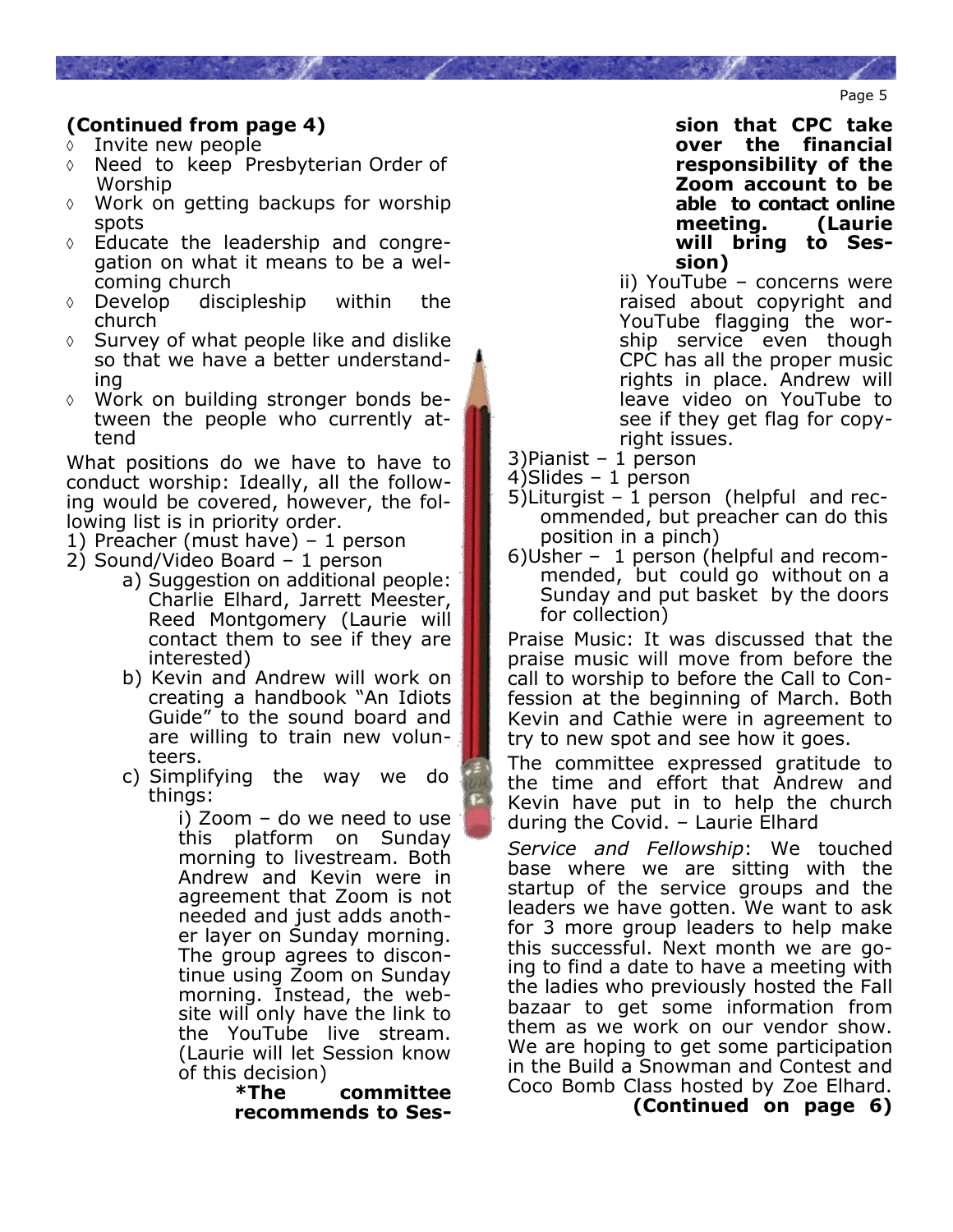### **(Continued from page 5)**

We have a few head usher spots open still and hoping to find a few people to fill them. – Melissa Engebretson

Comment to Service & Fellowship group: Glad to see the S&F groups back together. We still need leaders for 3 groups. Can we get the dates of service added to the list of members and then mail the list to members?

Trustees: Ermina, from I&E Cleaning, offered the church a professional carpet cleaner at no cost. The Trustees gratefully accepted this offer. The roof has continued to be monitored for snow depth throughout the winter and there are no issues of concern. – Bob Kozojed 

No reports: Christian Education and Nominating committees

Carrie Leopold made a motion to adjourn. Motion was seconded and carried.

Meeting closed with prayer by Moderator Cathie Bishop at 8:18 p.m.

Respectfully submitted, Carolyn Meester

## **MARCH DATES TO REMEMBER**

#### **BIRTHDAYS**

- 3-3 Karen Steele
- 3-8 Troy Montgomery
- 3-9 Amy Bucholz
- 3-10 Zoe Elhard
- 3-15 Irene Martin
- 3-16 Declan Bucholz
- 3-19 Lydia Leopold
- 3-21 Melissa Engebretson
- 3-22 Bonnie Thompson
- 3-24 Dawn Larson
- 3-25 Michelle Bucy
- 3-30 Stacy Leopold

ANNIVERSARIES

3-1-14 – Kirby and Amanda Keller 3-4-78 – Bruce and Vicki Riedinger 3-14-64 – Chuck and Bonnie Thompson

#### **VOLUNTEERS NEEDED**

CPC is in need of more individuals to sign up and take on different roles to make our worship service a success. Each Sunday we need a minimum of six people to cover the following areas: liturgist, special music, usher, PowerPoint operator, preparers of communion, and soundboard operator. Each of these positions have different skills that are required. Which one can you could fulfill?

Do you feel confident to read in public? You could be a liturgist.

Do you embrace technology? Sound board might be waiting for you.

Can you stay focused during worship (and not distracted by the wonderful music, prayers and other Sunday service commotion)? PowerPoint operator is in your wheelhouse.

Volunteering to do something new and putting yourself out there can be stressful and scary, but the Worship Committee is here to support you. Training will be provided, and we will help you grow into the position of your choosing. The first step is to pray about which position you are being called to try. Once you have it narrowed down, reach out to Laurie Elhard, Worship Committee Liaison, to get the ball rolling.

Laurie Elhard 701-388-9090



#### **LOOKING FOR SERVICE GROUP LEADERS**

We are excited to have our service groups back

up and running! To help make this groups successful we are looking for leaders/co-leaders for groups 1, 2, and 4. If you have interest in leading one of these groups, please contact Melissa Engebretson (701-866-8767 or [melissa](mailto:melissav32@mnjd.org)[v32@mnjd.org\)](mailto:melissav32@mnjd.org).

Page 6

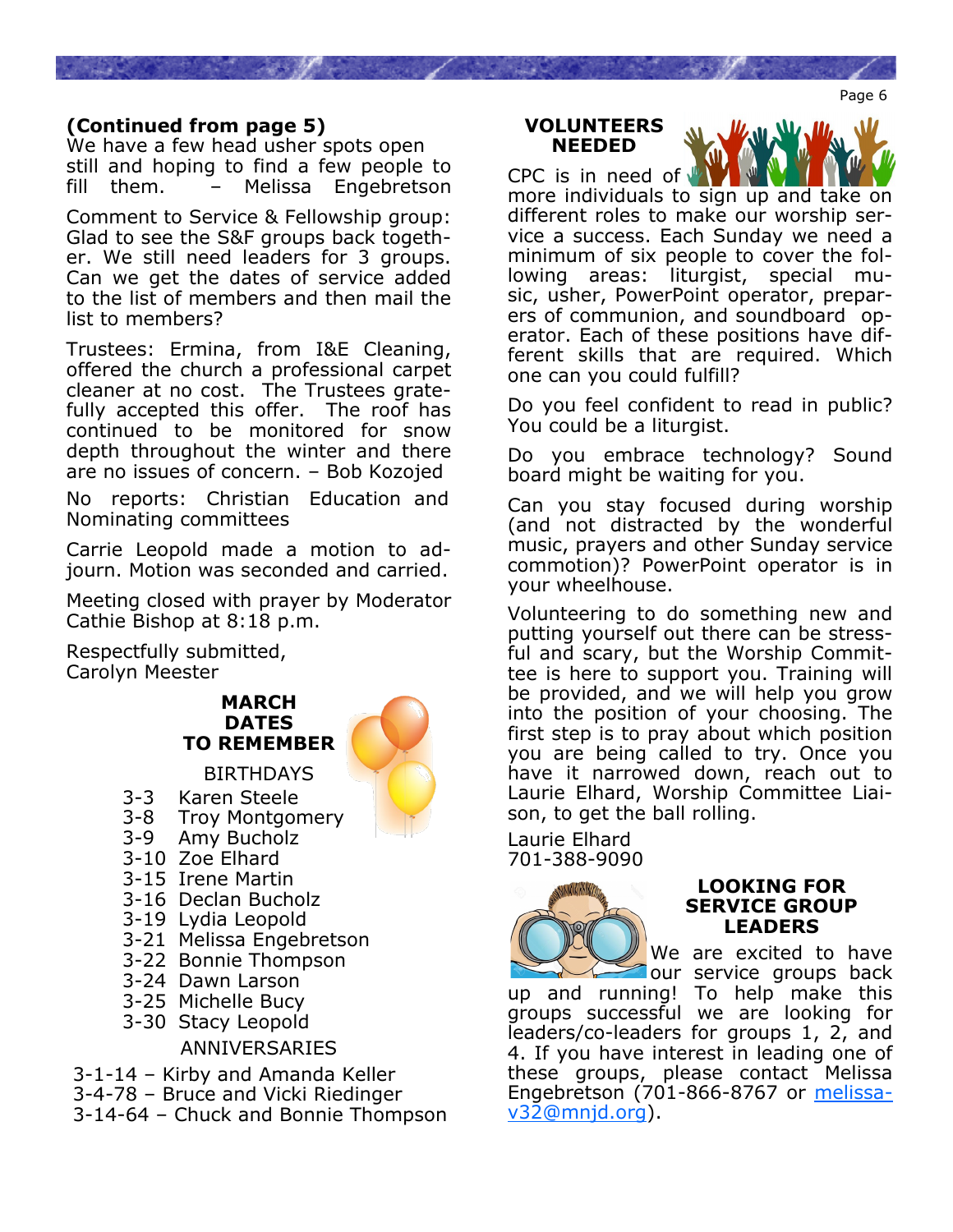Page 7



General Operating budget 2022: \$144,805.00 Monthly needed to meet budget: \$ 12,067.00

Total Giving January \$10,602.68 Total Expenses January \$ 10,316.36

Per Capita amount for 2022 is \$48.00 for each confirmed member. Please mark on your check or envelope you are contributing to Per Capita. Total assessment for 2022 is \$6,912.00.

- $\rightarrow$  Stewardship is the path; Generosity is the adventure.
- $\rightarrow$  Generous givers make God and His purposes their highest priority.
- $\rightarrow$  Enjoy God's generosity to you ... then share it with others.



*A study just for you through your email!* 

Dem bones was our last Bible study in February - bones? Yes, we should have done that one in October for Halloween! What will be our March weird stories? Stay tuned to find out! There will be a final lesson in April with plans to meet in person next Fall once again with a new Bible study.

In review, we learned about the overly grotesque fat king, the talking donkey, the fish with a coin, the floating ax head, a boy who fell asleep in church and died, and teasing kids attacked by bears.

Just email me at [vrpeihl@gmail.com](mailto:vrpeihl@gmail.com) if you want to read any or all of them and I can send them to you.

#### **WANT TO BUILD A SNOWMAN?**

The Service and Fellowship Committee is hosting the



Second Annual Snowman Building contest. You can build it individually or as a group. Once your snowman is complete, take a picture of it and send it to [melissav32@mnjd.org.](mailto:melissav32@mnjd.org)

Be creative, it does not have to be your standard snowman. It could be a snow dog or cat or maybe a whole snow family. Let your imagination run wild. The deadline is approaching fast, as we are asking for all pictures to be submitted before March 15th. Each photo received will be posted on CPC's Facebook page for people to vote on their favorite.



## **DEACONS**

If anyone in the congregation is hospitalized or needs a visit, please contact the Deacons. If anyone in the congregation

would like home communion, please contact Gayle Thostenson.

| Lise Alves<br>Linda Bishop                                             | [C] 701-412-8689<br>[H] 701-282-8515                                                                                 |  |  |  |  |  |
|------------------------------------------------------------------------|----------------------------------------------------------------------------------------------------------------------|--|--|--|--|--|
| Jenni Hummel<br>Dawn Larson<br><b>Boots Misheski</b><br>Dixon Moorhead | [C] 701-200-1818<br>[C] 701-371-7640<br>[C] 701-261-9609<br>[C] 701-388-7160<br>[H] 701-277-1414<br>[C] 701-200-9709 |  |  |  |  |  |
| Gayle Thostenson, Session Liaison                                      |                                                                                                                      |  |  |  |  |  |
|                                                                        | [H] 701-492-0630<br>[C] 701-412-6387                                                                                 |  |  |  |  |  |
| <b>MARCH</b><br><b>SCRIPTURES</b><br><b>FOR WORSHIP</b>                |                                                                                                                      |  |  |  |  |  |
| Belief: Rom. 10:8b-13<br>Mar 6:                                        |                                                                                                                      |  |  |  |  |  |
| Mar 13:                                                                | Discipline: Phil. 3:17-4:1                                                                                           |  |  |  |  |  |

Mar 20: Holiness: 1 Cor. 10:1-13 Mar 27: Reconciliation: 2 Cor. 5:16-21